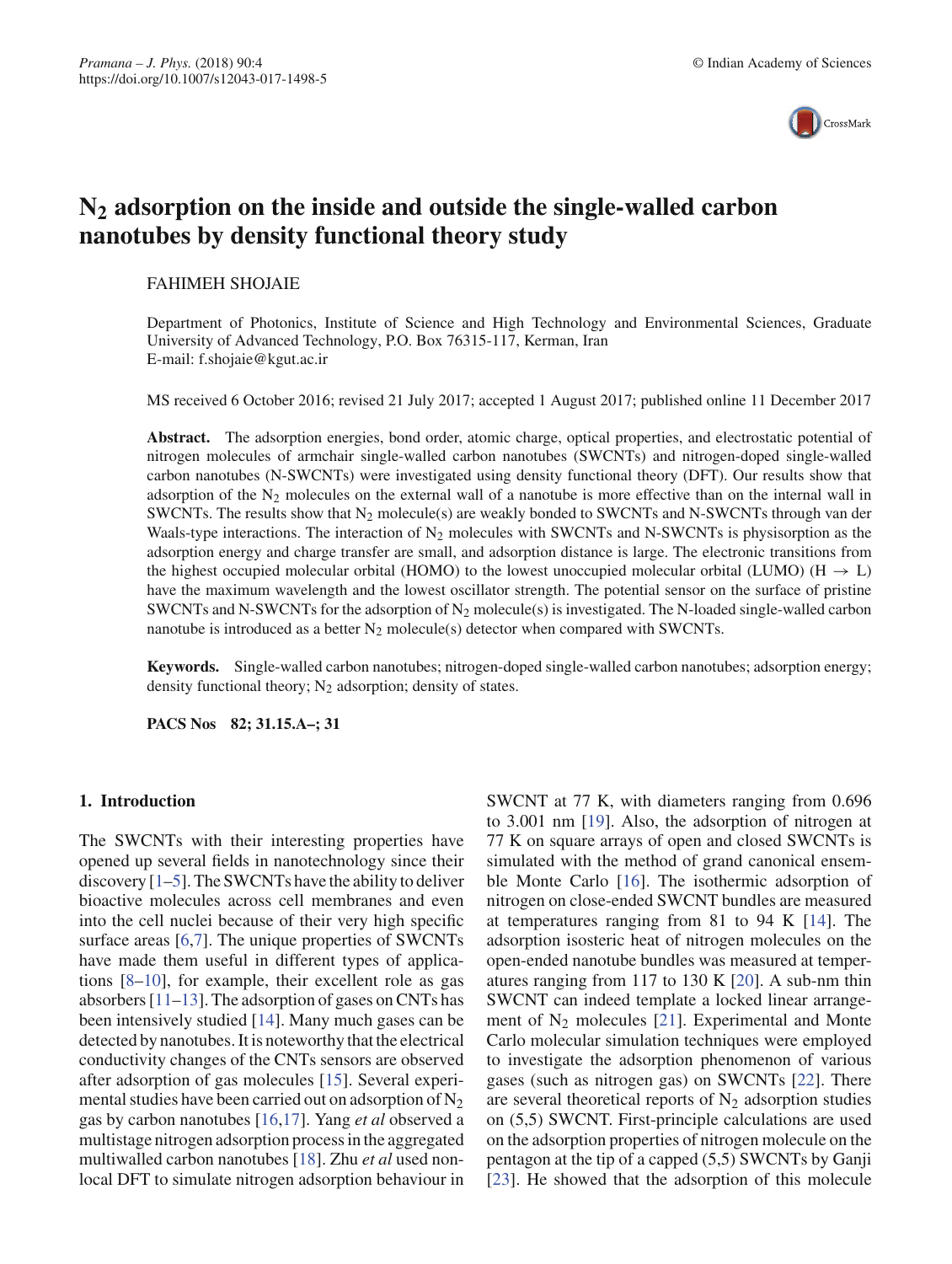on capped nanotube carbon is more stable, where the molecular axis is parallel to the pentagon of the substrate. Zhao *et al* studied the adsorption of  $N_2$  gas and a variety of gas molecules on (5,5) SWCNTs and bundles based on DFT [24]. They used a one-dimensional periodic boundary condition along the tube axis and found that the interaction between the SWCNTs and gas molecules is weak and does not have a significant influence on the electronic structures of carbon nanotube. In this work, a theoretical study on the structural properties and reactivity of adsorption of nitrogen molecules on the inside and outside walls of the armchair (5,5) SWCNTs and N-SWCNTs is presented. The changes in electronic and structural properties of SWNTs and N-SWCNTs before and after the adsorption of  $N_2$  are studied. The potential sensor on the surface of pristine SWCNTs and N-SWCNTs for the adsorption of N2 molecule(s) is investigated.

# **2. Computational methods**

All calculations of SWCNT properties were performed by using  $DMol<sup>3</sup>$  code [25] which is based on DFT. The DFT with double numerical basis set with polarization functions (DNP) was used by this code. This basis set is comparable with the Gaussian 6-31G(d,p). The main calculations presented in this work are based on the generalized gradient approximation (GGA) correction methods developed by Perdew and Wang (PW91) [26]. To depict core states, all electrons were taken into account [27]. Total energy convergence criteria for the self-consistent field (SCF) were set to  $10^{-6}$  eV. To improve computational performance in terms of fast SCF convergence, a smearing of 0.005 Hartree was considered. All structures were considered to be minima based on the absence of imaginary frequencies, which provides a true minimum on the potential surface. Simulation studies were conducted on the  $C(5,5)$  pristine carbon nanotubes, which were used in the adsorption process of nitrogen molecules on their walls. These nanotubes contain 80 carbon atoms and 20 hydrogen atoms  $(C_{80}H_{20})$ . In order to decrease the boundary effects, 100 nanotube atoms were considered. The  $C(5,5)$  carbon nanotube is the most reactive nanotube [28]. The basis set superposition errors (BSSE) of the DNP basis set have been used for the counterpoise correction of the values of interaction energy [29]. The bond length between two carbons in SWCNT is 1.42 Å, which corresponds to the bond length between two carbons in  $sp<sup>2</sup>$  hybridization, the diameter of the nanotube is 6.78 Å, and the length of the nanotube is 9.84 Å. In order to study the effects of quantum chemical parameters on the  $C(5,5)$ carbon nanotubes, we have considered thirteen stable models with optimized configurations as shown in figure 1. The type-I SWCNT models show the adsorption of a single nitrogen molecule and the type-II SWCNT models indicate adsorption of two nitrogen molecules on the inside and outside walls of the SWCNTs. In addition, to study the effects of the presence of nitrogen impurity (N-SWNTs), seven stable configuration models have been considered which are presented in figure 2. In this work, I2 and I4 models in types I and II1, II2, II3, II8 and II9 models in type-II were doped by replacing one carbon atom by a nitrogen atom. Our results show that adsorption of  $N_2$  molecules on the external wall of a SWCNT is more effective than on the internal wall in SWCNT.

### **3. Results and discussions**

The quantum chemical parameters give information on the chemical reactivity of molecules. Table 1 shows the HOMOs and LUMOs for SWCNT and I1-II9 models, calculated by PW91 method. The energy levels of the HOMOs are in the range −4.235 to −4.253 eV and the energy levels of LUMOs are in the range −3.323 to −3.351 eV. A higher  $E_{HOMO}$  suggests a lower capability of accepting electrons. The lower the value of *E*LUMO is, the more probable that the molecule would accept electrons. The type-II SWCNT models have low *E*HOMO in comparison to type-I models. Among the type-I SWNT models, the I3 model has the highest value of  $E_{\text{HOMO}}$  and I2 model has the lowest value of *E*LUMO. The gap between the HOMO and the LUMO energy levels is an important function of reactivity of a molecule. Figure 3 indicates that the I3 model has a low energy gap. Thus, moving an electron from the HOMO of the I3 model to its LUMO is easier than in other three I models. The energy gap  $(\Delta E)$  and global hardness  $(\eta = (I - A)/2, I = -E_{\text{HOMO}})$  [30,31] of all the type-I and -II models are smaller than the pristine  $C(5,5)$  carbon nanotubes. This indicates that the reactivity of the types I and II systems are higher than that of the pristine  $C(5,5)$  carbon nanotubes. The energy gap and global hardness of  $C_{79}NH_{20}$  (N-SWCNT) and Ndoped models are smaller than their pristine models (see figures 3 and 4). This indicates that the reactivity of the doped systems is higher than the reactivity of their pristine systems. A small energy gap leads to a large electric conductivity at a given temperature. Thus, electric conductivity of  $C_{80}H_{20}$  and models of I2, I4, II1, II2, II3, II8 and II9 increase with nitrogen doping.

The polarity of a molecule describes its dipole moment. Figure 3 shows that the type-II9 SWCNT model has the highest value of dipole moment in the gaseous phase among all the models. Figures 4 and 5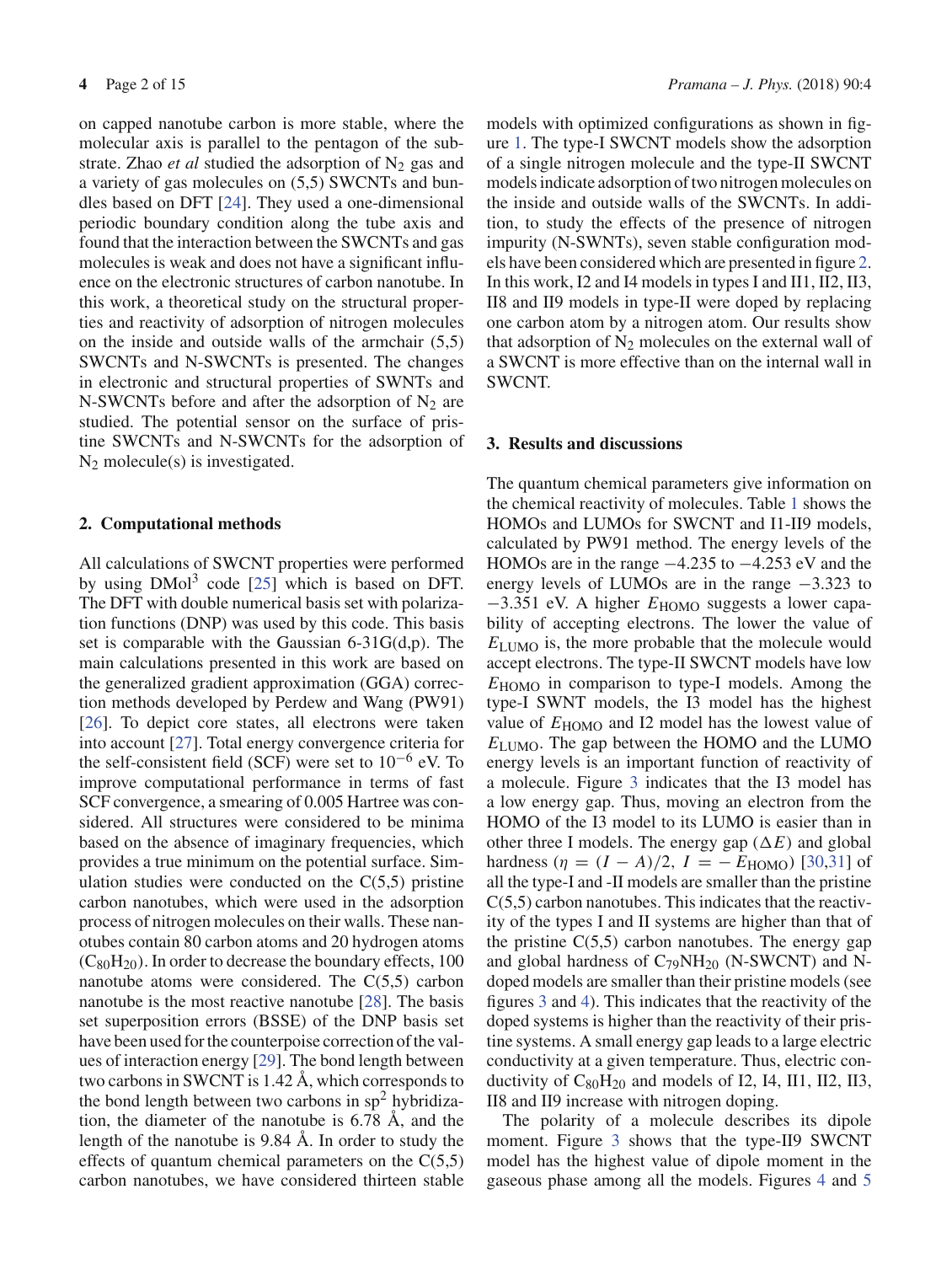

**Figure 1.** The optimized structures of  $N_2$  adsorption by pristine carbon nanotubes.

show that calculated values of dipole moments for N-SWCNT, I2-N, I4-N, II1-N, II2-N, II3-N, II8-N and II9-N are higher than SWCNT, I2, I4, II1, II2, II3, II8 and II9. Adsorption of nitrogen molecule on the inside and outside walls of the pristine  $C(5,5)$  carbon nanotubes causes electron affinity  $(A = -E_{LUMO})$ [30], electronegativity ( $\chi = (I + A)/2$ ) [30] and electrophilicity index ( $\omega = \chi^2/2\eta$ ) [32] of the SWCNT complex systems to increase (see figure 3 and table 1). The ability of a SWCNT to accept electrons increases as the degree of adsorption of nitrogen molecule rises. Also, the electrophilicity index for N-SWCNT (21.034 eV) is higher than that of SWCNT. The calculated values of the electrophilicity index for I2-N, I4-N, II1-N, II2-N, II3-N, II8-N and II9-N are 80.725, 92.886, 82.090, 81.856, 81.731, 80.867 and 81.8760.084 eV, respectively. These values are the highest when compared with electrophilicity index values of I2, I4, II1, II2, II3, II8 and II9.

In order to characterise the  $N_2$  bonds in SWCNT models and N-SWCNT, the bond length and Mayer bond order (MBO) were calculated (see tables 2 and 3). The results show that the bond order of  $N_2$  in  $N_2$  molecule is more than in the complexes. A higher bond order leads to a shorter bond length and a shorter bond length is associated with a stronger bond strength. The results show that there are very small differences between bond order values of N-doped models and their pristine models.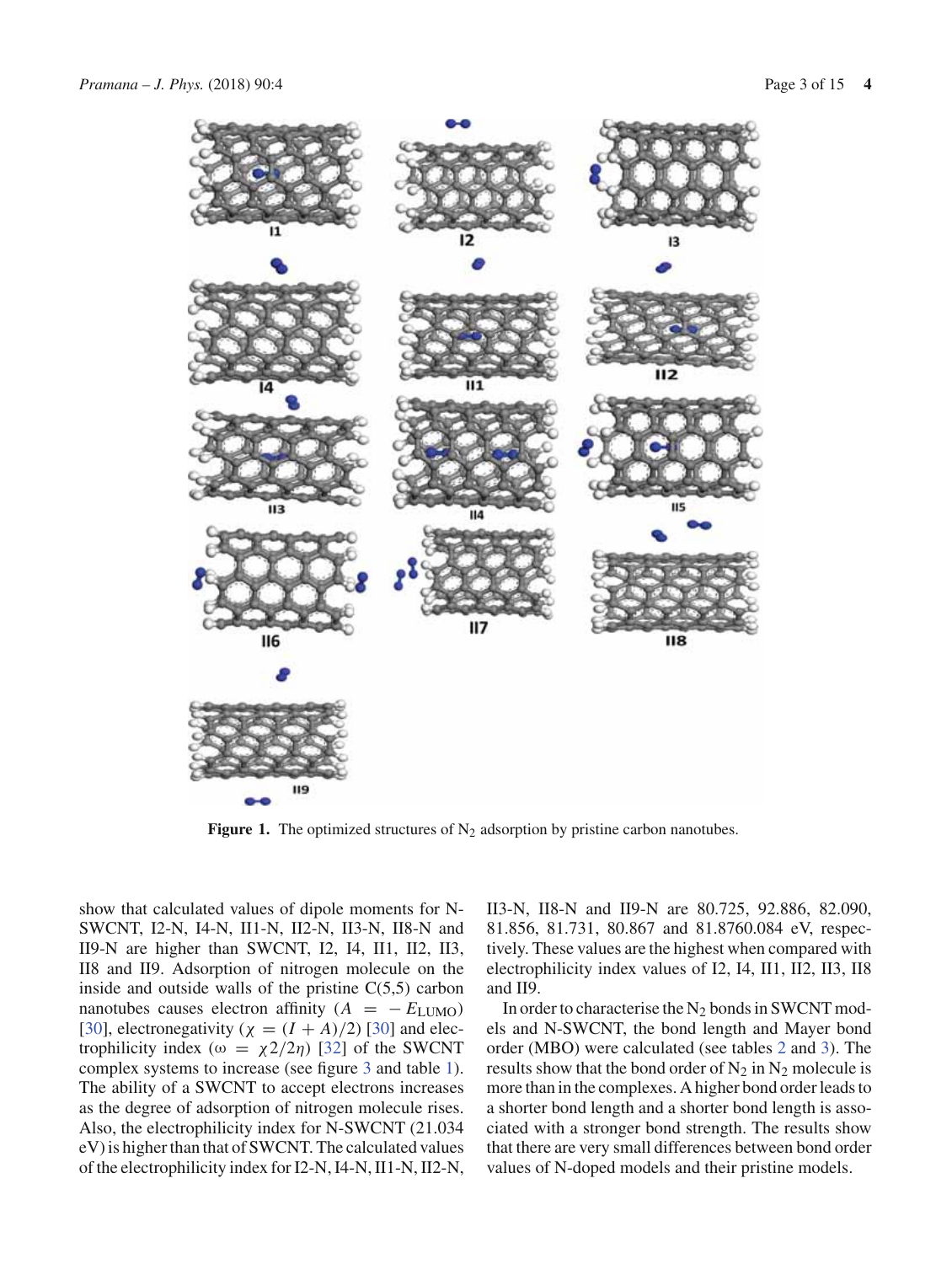

**Figure 2.** The optimized structures of  $N_2$  adsorption by nitrogen-doped carbon nanotubes.

| Compounds          | $HOMO$ (eV) | $LUMO$ (eV) | $X$ (eV) | $\omega$ (eV) |
|--------------------|-------------|-------------|----------|---------------|
| <b>SWNT</b>        | $-4.243$    | $-3.323$    | 3.783    | 15.564        |
| $_{11}$            | $-4.247$    | $-3.329$    | 3.788    | 15.643        |
| 12                 | $-4.253$    | $-3.334$    | 3.793    | 15.649        |
| I <sub>3</sub>     | $-4.244$    | $-3.332$    | 3.788    | 15.745        |
| I <sub>4</sub>     | $-4.249$    | $-3.330$    | 3.789    | 15.612        |
| $\Pi$ 1            | $-4.242$    | $-3.347$    | 3.795    | 16.091        |
| $\Pi$              | $-4.246$    | $-3.349$    | 3.797    | 16.061        |
| $\Pi$ 3            | $-4.243$    | $-3.349$    | 3.796    | 16.115        |
| II4                | $-4.249$    | $-3.351$    | 3.800    | 16.073        |
| II <sub>5</sub>    | $-4.248$    | $-3.339$    | 3.793    | 15.816        |
| II <sub>6</sub>    | $-4.235$    | $-3.350$    | 3.793    | 16.258        |
| $\Pi$              | $-4.238$    | $-3.342$    | 3.790    | 16.035        |
| II <sub>8</sub>    | $-4.249$    | $-3.349$    | 3.799    | 16.033        |
| $\Pi$ <sup>9</sup> | $-4.248$    | $-3.348$    | 3.798    | 16.032        |
|                    |             |             |          |               |

**Table 1.** HOMO, LUMO, electronegativity and electrophilicity indices for SWNT, I and II models.

Figures 5 and 6 show that adsorption of second  $N_2$ molecules causes a decrease in adsorption energy and also complex SWCNT and N-SWCNT systems have negative adsorption energies which indicate thermodynamic stability. The results of our study indicate that adsorption of the  $N_2$  molecule on the outside wall of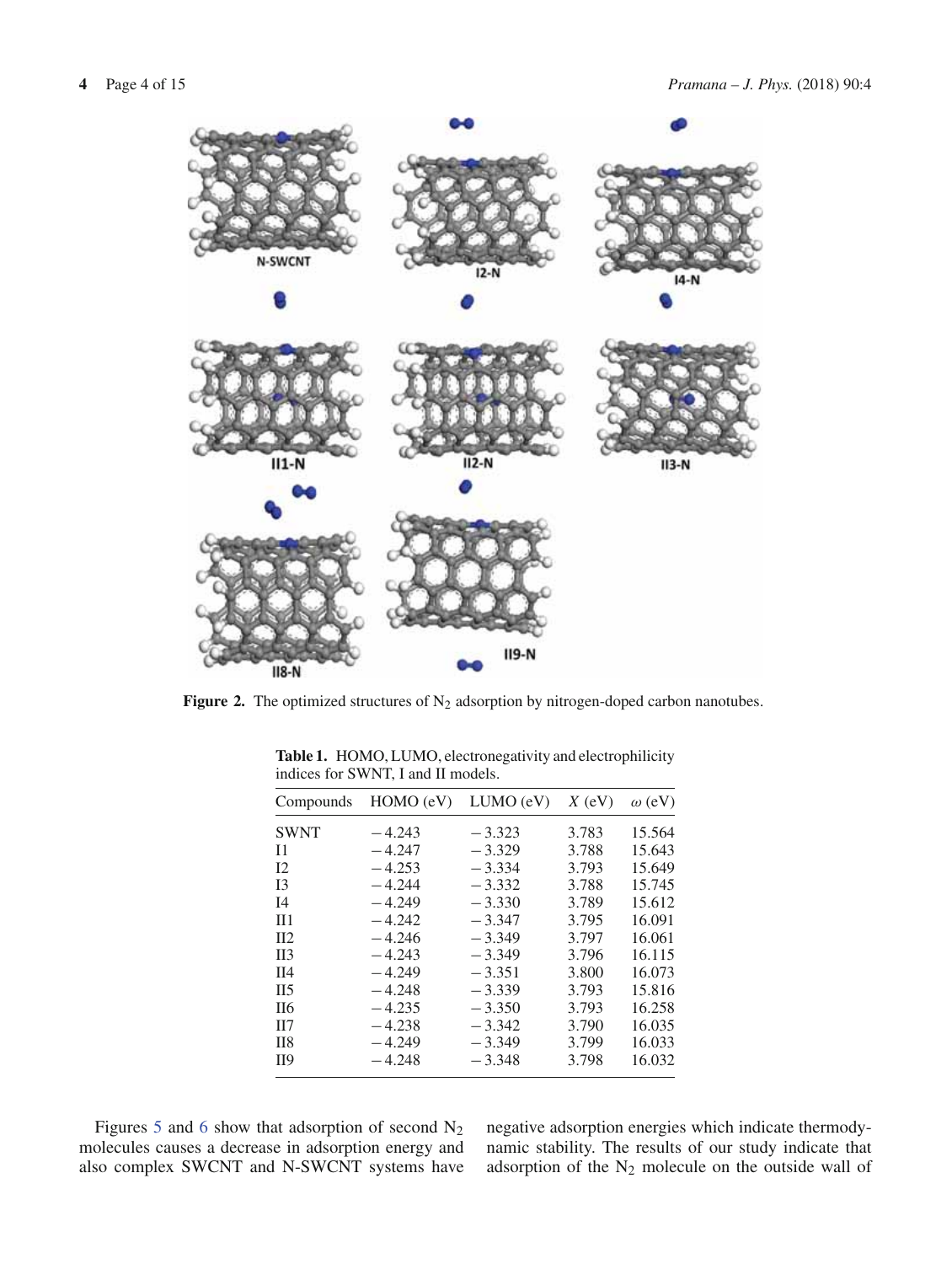

**Figure 3.** Diagram of energy gap, global hardness and dipole moment for SWCNT, I and II models.



**Figure 4.** Diagram of energy gap, global hardness and dipole moment for N-SWCNT, N-doped models.

a SWCNT is more (see figure 5) effective than on its inside wall. The adsorption energy of the SWCNT II6 model is the lowest among all the models of SWCNT. This means the II6 model has the highest thermodynamic stability. It is seen that the adsorption energies of the N-doped models are more negative than that of the pristine models. Therefore, nitrogen impurity atom increases the adsorption of  $N_2$  gas on the nanotube and the N-doped models are more favourable than pristine models. All SWCNT and N-SWCNT models physically adsorb  $N_2$  molecules.

In addition, in the complexes, the distances of the N atom in the  $N_2$  molecule and the C atom in the SWCNT are in the range 3.491–3.971 Å in pristine models and the distances of the N atom in the  $N_2$  molecule and the N atom in the N-SWCNT are in the range 3.198– 4.207 Å in N-doped models. The distance of N and N in the  $N_2$  molecule is close to its bond length in the complexes. These results show that optimised structures of the SWCNT and N-SWCNT complex systems are in the physisorbed state.

Tables 4 and 5 show the equilibrium distances (*D*) and charge transfers  $(Q_T)$  of the type-I and type-2 models. The small adsorption energy (figures 5 and 6), large adsorption distance and small charge transfer indicate that  $N_2$  molecule(s) is weakly bounded to SWCNT and N-SWCNT through van der Waals-type interactions. Therefore, these interactions can be identified as physisorption.

The charges which were calculated by Mulliken and Hirshfeld methods for  $N_2$  molecule(s) (after adsorption), are listed in tables 6 and 7. These analyses indicated that charges have been transferred from SWCNT and N-SWCNT to  $N_2$  molecule(s) and the charges on carbon nanotube and nitrogen-doped carbon nanotube after adsorption of  $N_2$  molecule(s) decreased.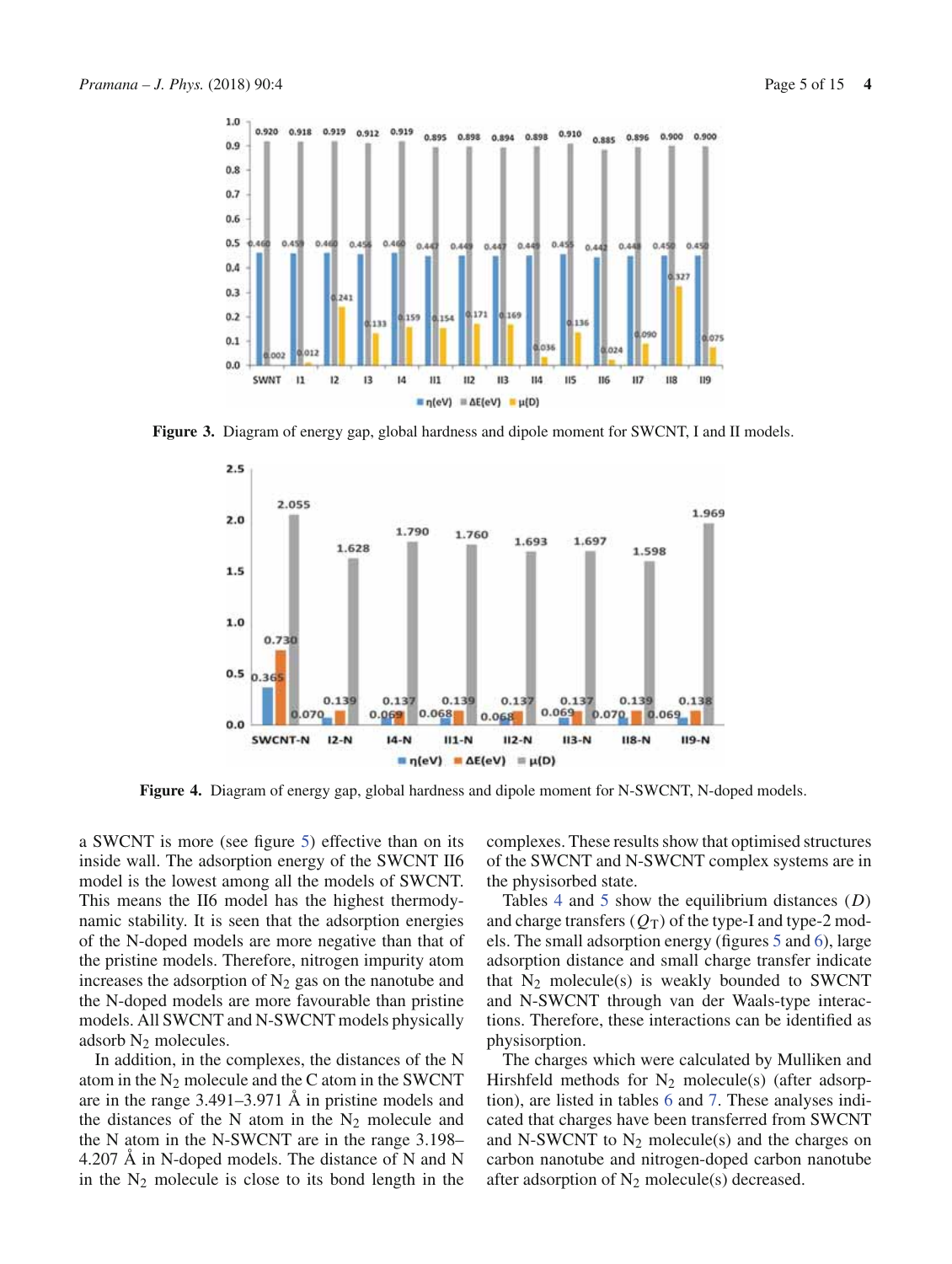

**Figure 5.** Diagram of  $N_2$  adsorption energy on the SWCNT for I and II models.

**Table 2.** Mayer bond order (MBO) and bond distance (Å) for  $N_2$  in  $N_2$  molecule, I and II models.

| Models          | <b>MBO</b> | Bond length |
|-----------------|------------|-------------|
| $N_2$           | 2.979      | 1.107       |
| $_{\rm II}$     | 2.940      | 1.108       |
| 12              | 2.963      | 1.108       |
| I3              | 2.961      | 1.107       |
| I4              | 3.000      | 1.107       |
| $II1$           | 2.966      | 1.107       |
|                 | 2.940      | 1.108       |
| II2             | 2.966      | 1.107       |
|                 | 2.940      | 1.108       |
| II3             | 2.966      | 1.107       |
|                 | 2.941      | 1.108       |
| II4             | 2.942      | 1.108       |
|                 | 2.942      | 1.108       |
| II <sub>5</sub> | 2.961      | 1.107       |
|                 | 2.940      | 1.108       |
| <b>II6</b>      | 2.961      | 1.107       |
|                 | 2.961      | 1.107       |
| II7             | 2.952      | 1.107       |
|                 | 2.957      | 1.107       |
| II <sub>8</sub> | 2.962      | 1.108       |
|                 | 2.964      | 1.107       |
| II9             | 2.966      | 1.107       |
|                 | 2.964      | 1.107       |

**Table 3.** Mayer bond order (MBO) and bond distance (Å) for  $N_2$  in N-doped models.

| Models  | <b>MBO</b> | Bond length |
|---------|------------|-------------|
| $I2-N$  | 2.978      | 1.107       |
| $I4-N$  | 2.964      | 1.107       |
| $II1-N$ | 2.979      | 1.107       |
|         | 2.949      | 1.108       |
| $II2-N$ | 2.981      | 1.107       |
|         | 2.950      | 1.108       |
| $II3-N$ | 2.979      | 1.107       |
|         | 2.951      | 1.108       |
| $II8-N$ | 2.978      | 1.107       |
|         | 2.978      | 1.107       |
| $II9-N$ | 2.981      | 1.107       |
|         | 2.979      | 1.107       |

Gibbs free energies of SWCNT complex systems suggest that these interactions are spontaneous and the negative enthalpies indicate that these interactions are exothermic. If a compound has a small *G*, then it will have a better thermal stability. The thermal stability of type-II models is better than that of type-I models. Therefore, adsorption of  $N_2$  increases the thermal stability.

DOS spectra of the pristine  $C(5,5)$  carbon nanotubes, type-I and type-II of SWCNT and N-SWCNT models are shown in figure 7. These spectra may help to gain a deeper understanding of the effect of  $N_2$  adsorption on the electronic properties of the pristine  $C(5, 5)$  carbon nanotubes, SWCNT and N-SWCNT models. The DOS spectra show that adsorption of  $N_2$  molecule(s) on the SWCNT are metallic type (band gap between the valance band and conduction band is not zero) and type-I and II of SWCNT complex systems have an energy gap close to the pristine  $C(5, 5)$  carbon nanotubes (see figure 7). The number of peaks of all DOS spectra are

The enthalpy and the Gibbs free energy of interaction between the  $N_2$  molecule and the SWCNT can be obtained as follows:

 $\Delta X_{\text{int}} = X_{\text{SWNT}-nN_2} - (X_{\text{SWNT}} + n X_{N_2}),$ 

where  $X$  is the enthalpy  $(H)$  or the Gibbs free energy (*G*) and *n* is 1 or 2. The interaction energies of SWNT- $1-N_2$  (type-I models) and SWNT-2- $N_2$  (type-II models) in their gaseous phase and at temperature 298.15 K are listed in table 8. This table shows that adsorption of  $N_2$  decreases the Gibbs free energy. Negative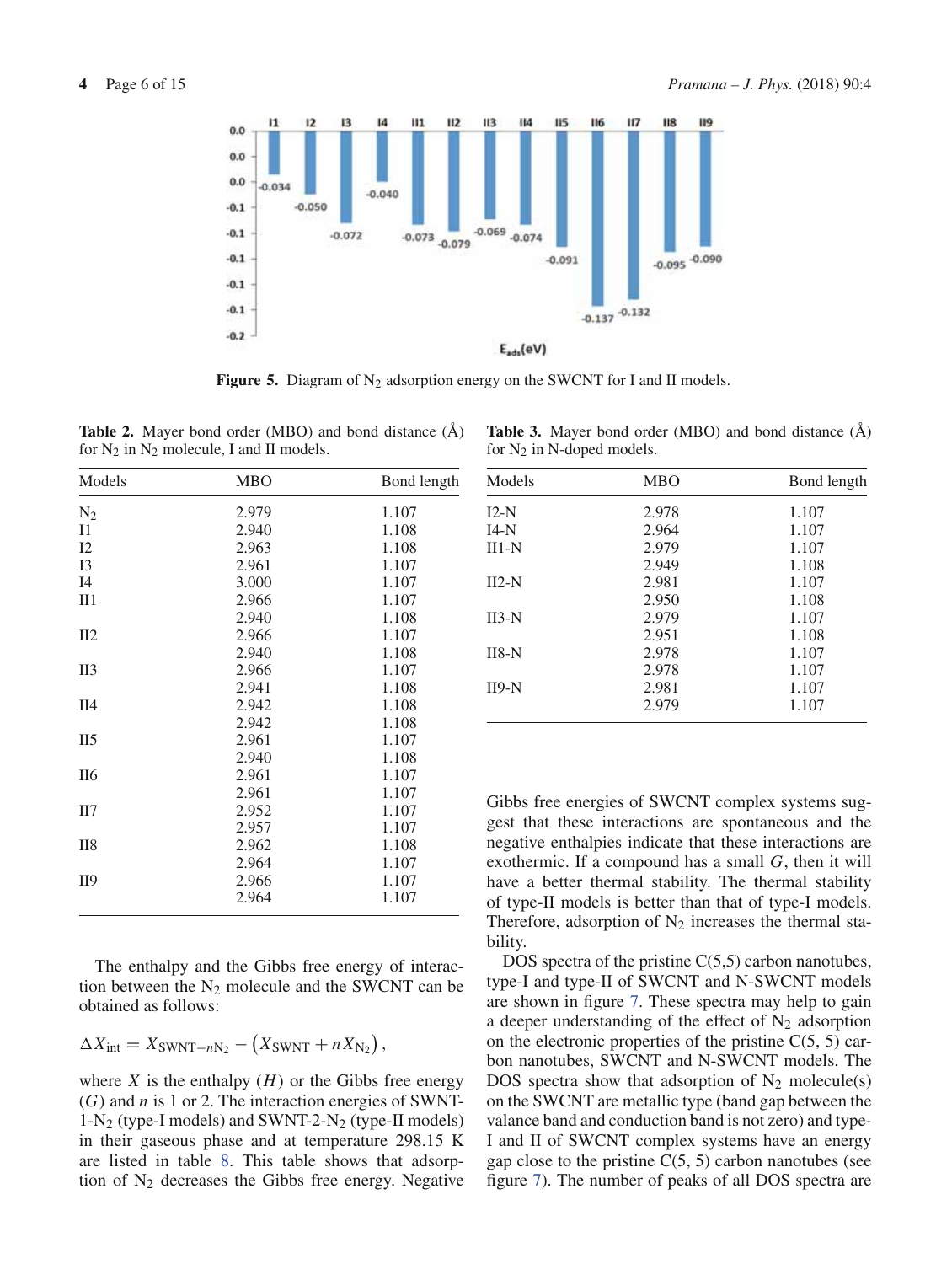

 $-1.8$ 

Figure 6. Diagram of N<sub>2</sub> adsorption energy on the N-SWCNT for N-doped models.

| Models           | $D(\AA)$ N <sub>2</sub> –C |                                   |          | $O_T(e)$  |  |
|------------------|----------------------------|-----------------------------------|----------|-----------|--|
|                  |                            |                                   | Mulliken | Hirshfeld |  |
| $_{11}$          |                            | 3.889                             | $-0.017$ | 0.013     |  |
| 12               | 3.393                      |                                   | $-0.012$ | 0.012     |  |
| I <sub>3</sub>   | 3.614                      |                                   | $-0.011$ | 0.010     |  |
| I <sub>4</sub>   | 3.564                      |                                   | $-0.007$ | 0.008     |  |
| Models           |                            | $D(A) N_2 - C \quad D(A) N_2 - C$ | $Q_T(e)$ |           |  |
| $\Pi$ 1          | 3.228                      | 3.805                             | $-0.013$ | 0.013     |  |
| $\Pi$            | 3.549                      | 3.923                             | $-0.016$ | 0.012     |  |
| II <sub>3</sub>  | 3.512                      | 3.944                             | $-0.013$ | 0.005     |  |
| $\overline{114}$ | 3.554                      | 2.848                             | $-0.019$ | 0.006     |  |
| II <sub>5</sub>  | 3.432                      | 3.971                             | $-0.006$ | 0.010     |  |
| II <sub>6</sub>  | 3.568                      | 3.579                             | $-0.002$ | 0.010     |  |
| H7               | 3.568                      | 3.646                             | $-0.007$ | 0.011     |  |
| II <sub>8</sub>  | 3.461                      | 3.682                             | $-0.012$ | 0.010     |  |
| II9              | 3.633<br>3.431             |                                   | $-0.015$ | 0.010     |  |

**Table 4.** The equilibrium distances and charge transfers for I and II models.  $\overline{a}$ 

**Table 5.** The equilibrium distances and charge transfers for Ndoped models.

| Models                                              | D (Å) $N_2-N$                             |                                            |                                           | $Q_T(e)$                                  |
|-----------------------------------------------------|-------------------------------------------|--------------------------------------------|-------------------------------------------|-------------------------------------------|
|                                                     |                                           |                                            | Mulliken                                  | Hirshfeld                                 |
| $I2-N$<br>$I4-N$                                    | 3.356<br>3.480                            |                                            | 0.002<br>0.002                            | 0.010<br>$-0.001$                         |
| Models                                              | $D(A)$ N <sub>2</sub> -N                  | $D(A)$ N <sub>2</sub> -N                   | $Q_T(e)$                                  |                                           |
| $II1-N$<br>$II2-N$<br>$II3-N$<br>$II8-N$<br>$II9-N$ | 3.198<br>3.507<br>3.505<br>3.650<br>3.905 | 3.473<br>3.516<br>3.451<br>4.207<br>10.011 | 0.010<br>0.007<br>0.003<br>0.001<br>0.007 | 0.012<br>0.012<br>0.011<br>0.008<br>0.014 |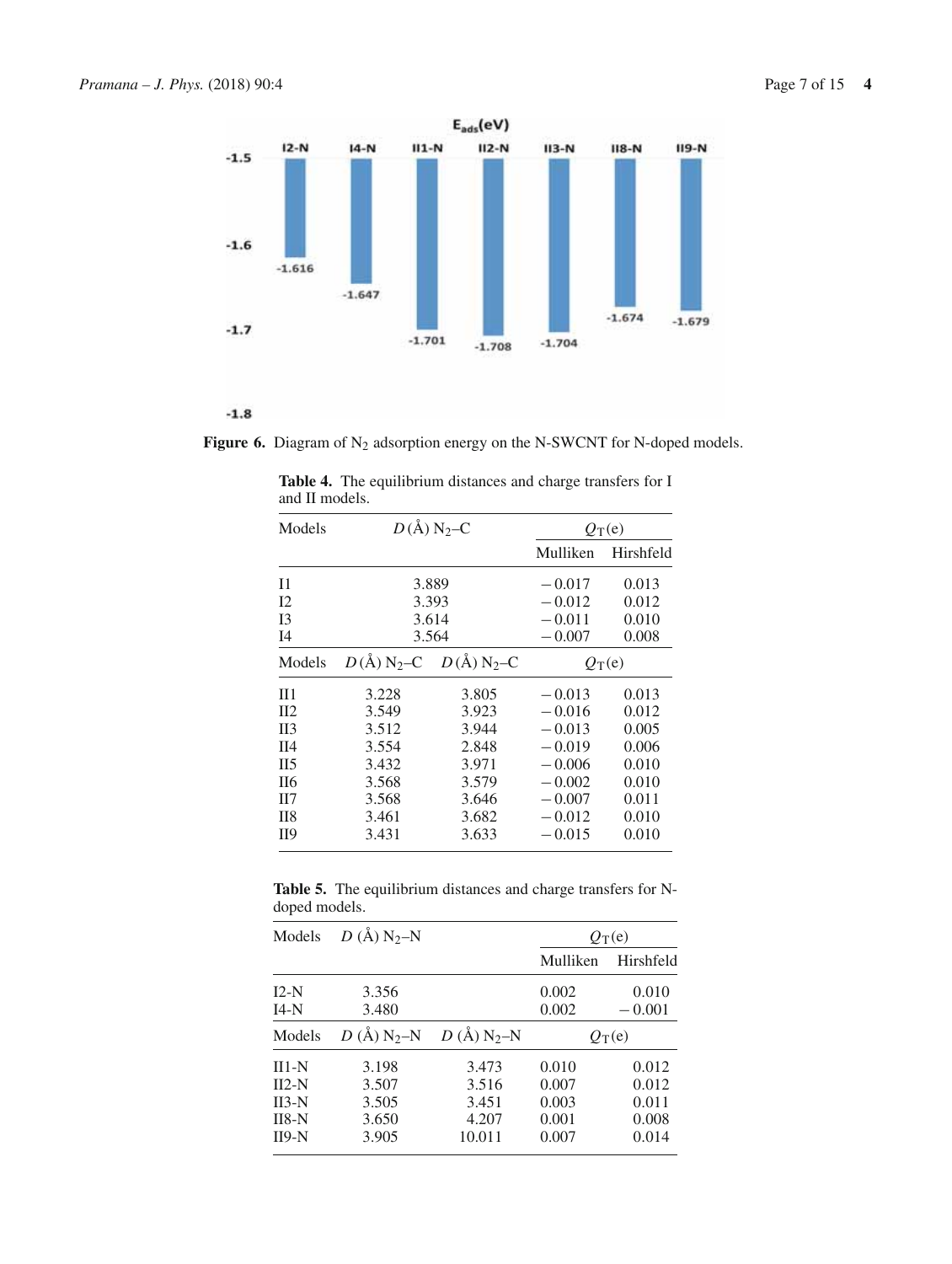**Table 6.** The calculated charges of  $N_2$  molecule(s) after adsorption by Mulliken and Hirshfeld for the studied compounds.

| Models          |          | $N_2$ (after adsorption)  |  |  |  |
|-----------------|----------|---------------------------|--|--|--|
|                 | Mulliken | Hirshfeld                 |  |  |  |
| $_{11}$         | $-0.001$ | $-0.002$                  |  |  |  |
| I <sub>2</sub>  | $-0.007$ | $-0.014$                  |  |  |  |
| I <sub>3</sub>  | $-0.008$ | 0.010                     |  |  |  |
| I <sub>4</sub>  | $-0.002$ | $-0.009$                  |  |  |  |
| Models          |          | $2N_2$ (after adsorption) |  |  |  |
|                 | Mulliken | Hirshfeld                 |  |  |  |
| $\Pi$ 1         | $-0.004$ | $-0.010$                  |  |  |  |
| $\Pi$           | $-0.005$ | $-0.011$                  |  |  |  |
| II <sub>3</sub> | $-0.003$ | $-0.010$                  |  |  |  |
| $\Pi$ 4         | $-0.003$ | $-0.005$                  |  |  |  |
| II <sub>5</sub> | $-0.009$ | 0.009                     |  |  |  |
| II <sub>6</sub> | $-0.016$ | 0.02                      |  |  |  |
| $\Pi$           | 0.001    | 0.045                     |  |  |  |
| II8             | $-0.006$ | $-0.019$                  |  |  |  |
| П9              | $-0.008$ | $-0.021$                  |  |  |  |

**Table 7.** The calculated charges of  $N_2$  molecule(s) after adsorption by Mulliken and Hirshfeld for N-doped models.

| Models                                              | $N_2$ (after adsorption)                                 |                                                          |  |  |
|-----------------------------------------------------|----------------------------------------------------------|----------------------------------------------------------|--|--|
|                                                     | Mulliken                                                 | Hirshfeld                                                |  |  |
| $I2-N$<br>$I4-N$                                    | $-0.010$<br>$-0.001$                                     | $-0.014$<br>$-0.007$                                     |  |  |
| Models                                              |                                                          | $2N_2$ (after adsorption)                                |  |  |
|                                                     | Mulliken                                                 | Hirshfeld                                                |  |  |
| $II1-N$<br>$II2-N$<br>$II3-N$<br>$II8-N$<br>$II9-N$ | $-0.024$<br>$-0.025$<br>$-0.025$<br>$-0.009$<br>$-0.013$ | $-0.032$<br>$-0.033$<br>$-0.031$<br>$-0.018$<br>$-0.022$ |  |  |

constant irrespective of  $N_2$  adsorption, but the variation of peak heights of type-II models is more than the type-I models and the peak heights of type-I models vary more than the peak heights of pristine  $C(5,5)$  carbon nanotubes. The energy gaps of the type-I SWCNTs in the 0.001–0.008 eV range and the type-II SWNTs in the 0.010–0.056 eV range are lower than the energy gaps of the pristine  $C(5,5)$  carbon nanotubes in the same ranges. Therefore, no changes occur in the DOS of the conduction and valence bands in interaction between  $N_2$  molecule(s) and SWCNT. The DOSs plot of interaction between  $N_2$  molecule(s) and N-SWCNT were calculated and compared with their pristine models (see

**Table 8.** The enthalpy and the Gibbs free energy for I and II models.

| Models |                 | $\Delta H_{\text{int}}$ (kcal/mol) | $\Delta G_{\text{int}}$ (kcal/mol) |
|--------|-----------------|------------------------------------|------------------------------------|
|        | $_{11}$         | $-0.961$                           | $-9.122$                           |
|        | I2              | $-1.032$                           | $-7.213$                           |
|        | <b>I3</b>       | $-1.204$                           | $-9.22$                            |
|        | $I$ 4           | $-0.482$                           | $-8.924$                           |
| П      | $\Pi$ 1         | $-0.003$                           | $-18.582$                          |
|        | $\Pi$           | $-0.61$                            | $-18,486$                          |
|        | $\Pi$ 3         | $-0.04$                            | $-20.163$                          |
|        | $\Pi$ 4         | $-0.99$                            | $-19.882$                          |
|        | II <sub>5</sub> | $-2.125$                           | $-18.262$                          |
|        | II <sub>6</sub> | $-2.032$                           | $-18.108$                          |
|        | $\Pi$           | $-0.795$                           | $-17.752$                          |
|        | II <sub>8</sub> | $-0.723$                           | $-18.577$                          |
|        | II9             | $-1.21$                            | $-15.522$                          |

figure 7). As shown in figure 7, the DOS plots of Ndoped forms were moved to the left side of the DOS plots of the pristine forms. This trend is similar to the energy gap. The energy gaps were decreased from about 0.91 eV in SWCNT models to 0.13 eV in N-SWCNT models. The energy gap of the N-SWCNT is 0.189 eV lower than the energy gap of the pristine  $C(5,5)$  carbon nanotubes. Therefore, N-SWCNT may be chosen as an appropriate candidate for the adsorption and the detection of the  $N_2$  gas molecule(s) when compared with SWCNT.

The Perdew and Wang [26] results show that the Fermi energy is located between HOMO and LUMO energies of type-II SWCNT models (except II6). Also, figure 8 shows that Fermi energies of the pristine  $C(5,5)$  carbon nanotubes, all type-I SWCNT models and type-II6 model are the same as their HOMOs. Therefore, the pristine C(5,5) carbon nanotubes have metallic behaviour. Figure 9 shows that Fermi energies of N-doped models (I2-N, I4-N, II1-N, II2-N, II3-N, II8-N and II9-N) are the same as that of their LUMOs. Also, our calculations show that Fermi energy of the doped SWNT (5, 5) is equal to its HOMO energy.

Figure 10 shows the density of states of spin-up and spin-down electrons in type-I and type-II SWCNT and N-SWCNT models. The DOSs of spin-up and spindown electrons are equal for all electron energies. This means that all structures of type-I and type-II SWCNT and N-SWCNT models are antiferromagnetic. Thus, the adsorption of  $N_2$  has no effect on the magnetic properties of SWCNT and N-SWCNT.

The transitions between electronic states may be approximately interpreted in terms of one-electron transitions. The quantum calculations on electronic absorption spectra were performed. Figure 11 shows oscillator strength values which were calculated by TD-DFT.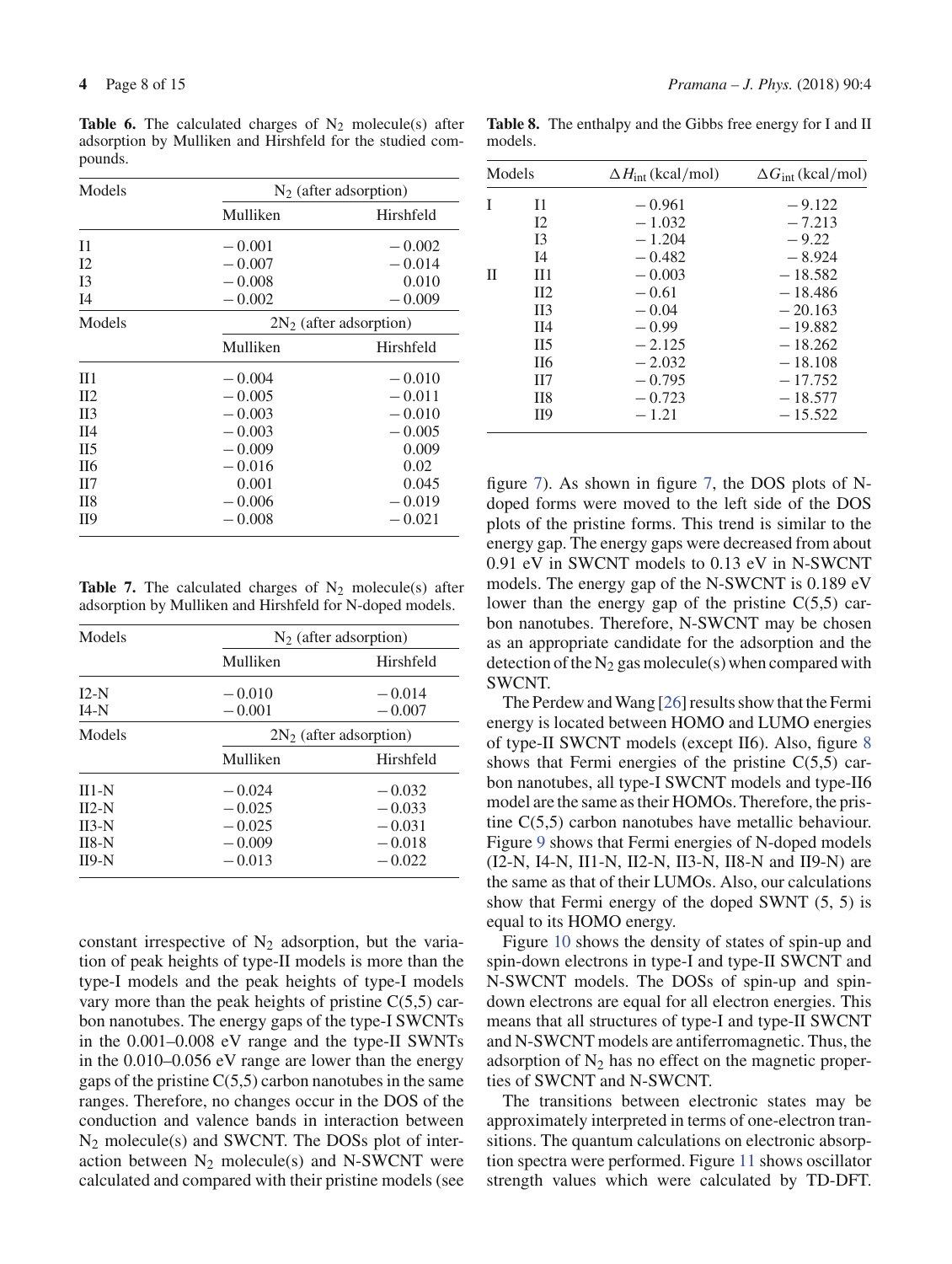

**Figure 7.** The spectrum of the total density of states (DOS) for N-SWCNT and N-doped models.

Tables 9 and 10 show oscillator strength and wavelength of electronic transitions of band gap ( $H \rightarrow L$ ) and also electronic transitions that have maximal oscillator strength. The electronic transitions from the HOMO to the LOMO (H  $\rightarrow$  L) have the maximal wavelength and the lowest oscillator strength (see tables 9 and 10). The results show that the minimum wavelength of SWCNT and N-SWCNT are in the 544 and 632 nm regions, corresponding to 2.28 and 1.96 eV, respectively. These absorptions correspond to transition from the HOMO (H) to the six orbitals above the LOMO  $(L + 6)$  in SWCNT and from the first orbital below the HOMO  $(H - 1)$  to the two orbital above the LOMO  $(L + 2)$  in N-SWCNT. The most intense peaks are located between the first orbital below the HOMO and the LOMO in I1, I2, I3, I4, II1, II2, II3, II5, II6, II8, II9, I2-N, II2-N and II8-N models. The maximal wavelength of transition of H  $\rightarrow$  L in II4 model is higher than other models and SWCNT. This model has a minimum wavelength in the 708 nm region, corresponding to the transition of  $H - 1 \rightarrow L + 1$  (see table 9). The maximal wavelength of transition of  $H \rightarrow L$  in II8-N is higher than other models and N-SWCNT. This model has a minimum wavelength in the 586 nm region, corresponding to the transition of  $H \rightarrow L + 6$  (see table 10). The results show that the wavelength of the electronic transitions of  $H \rightarrow L$  increased with adsorption of  $N_2$  molecule(s) on the SWCNT and N-SWCNT.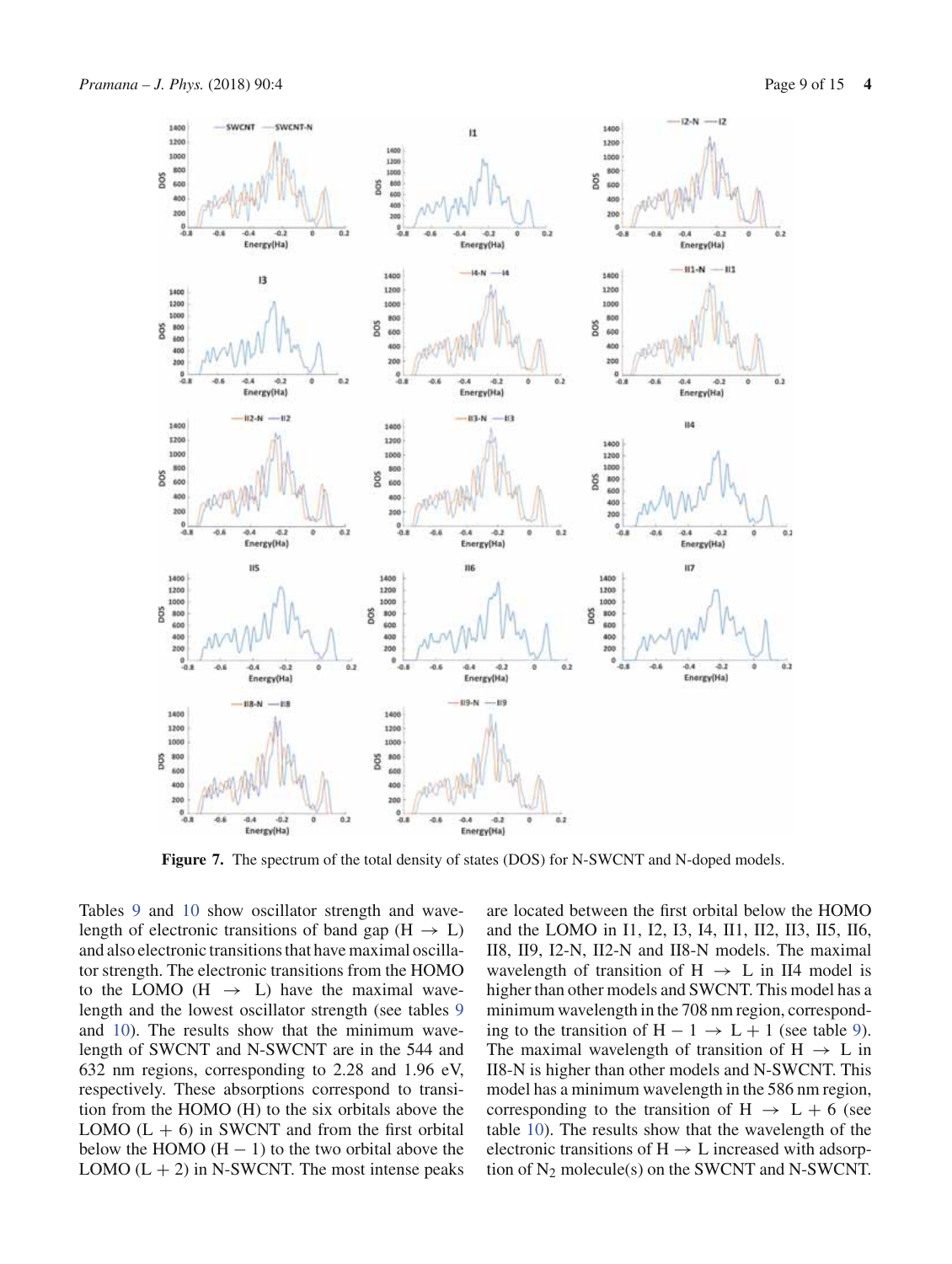

**Figure 8.** Diagram of the Fermi, HOMO and LUMO energies for SWCNT, I and II models.



**Figure 9.** Diagram of the Fermi, HOMO and LUMO energies for N-SWCNT and N-doped models.

The maximal oscillator strength of the pristine models (except II4) are higher than that of SWCNT and doped models (except II9-N) are higher than that of N-SWCNT. The wavelength of transition of  $H \rightarrow L$  in SWCNT and pristine models is lower than N-SWCNT and doped models.

The molecular electrostatic potential (MEP) maps are essential for studying and predicting the reactive sites for electrophilic and nucleophilic attacks. The MEP maps were evaluated at the GGA/PW91 level for two directions and are shown in figure 12. The positive regions of the MEP map, shown in blue colour, are associated with nucleophilic reactivity and the negative regions, shown in yellow colour, are associated with electrophilic reactivity. Figure 12 shows that the electrostatic potential (ESP) charges of  $N_2$  molecule(s) in the models of I2, I4, II8 and II9 are negative compared with other models. In Hirshfeld methods, the charges on the  $N_2$ molecule(s) of the models of I2 and I4 in type-I and II8 and II9 models in type-II are more negative than their other models (see table 6). The models of I2, I4, II8 and II9 show adsorption on SWCNT surface. The electrostatic potential charges of  $N_2$  molecule(s) in the I2-N, I4-N, II8-N and II9-N models are negative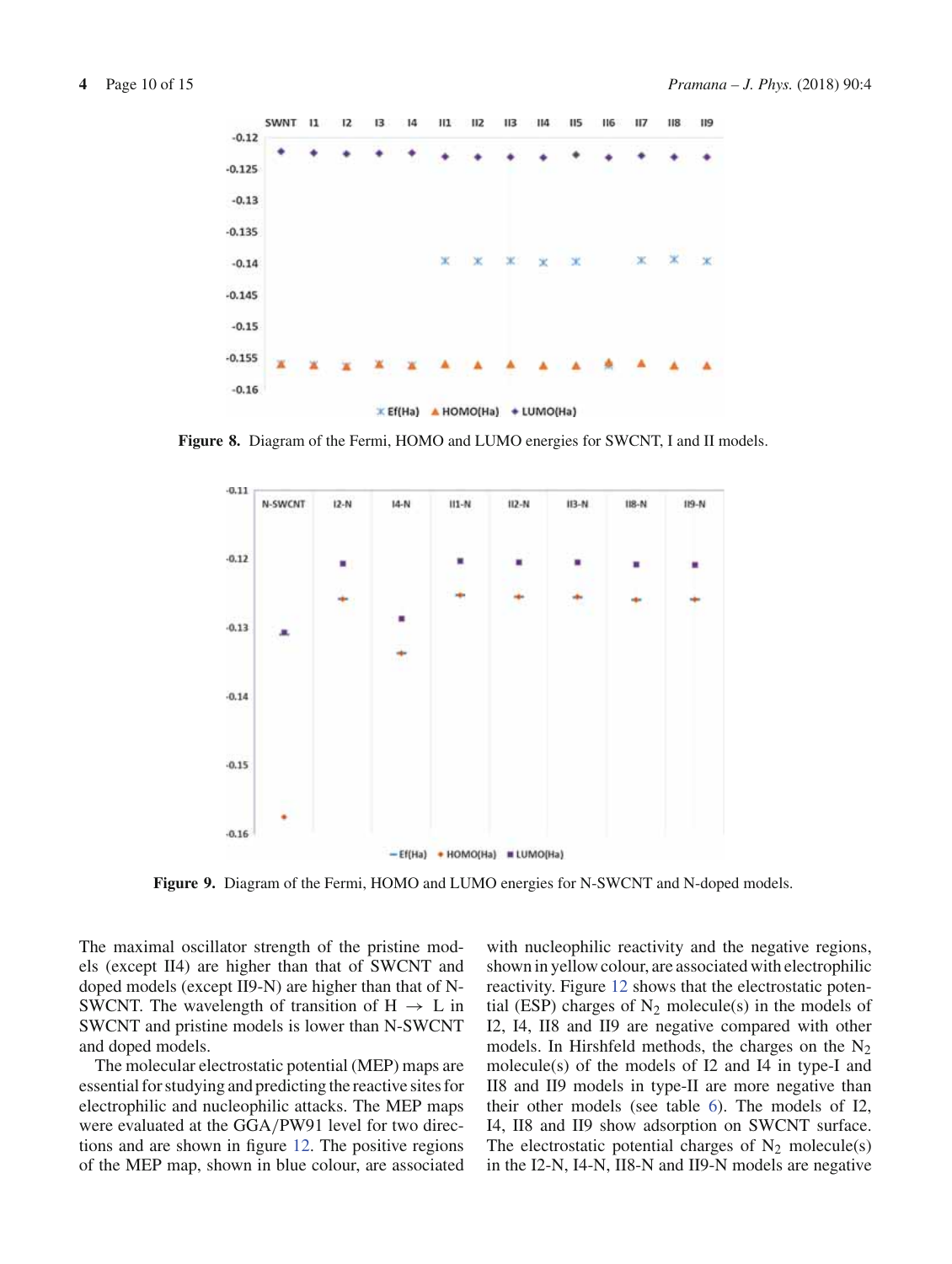

**Figure 10.** The DOS of spin-up and spin-down electrons of the pristine and N-doped models.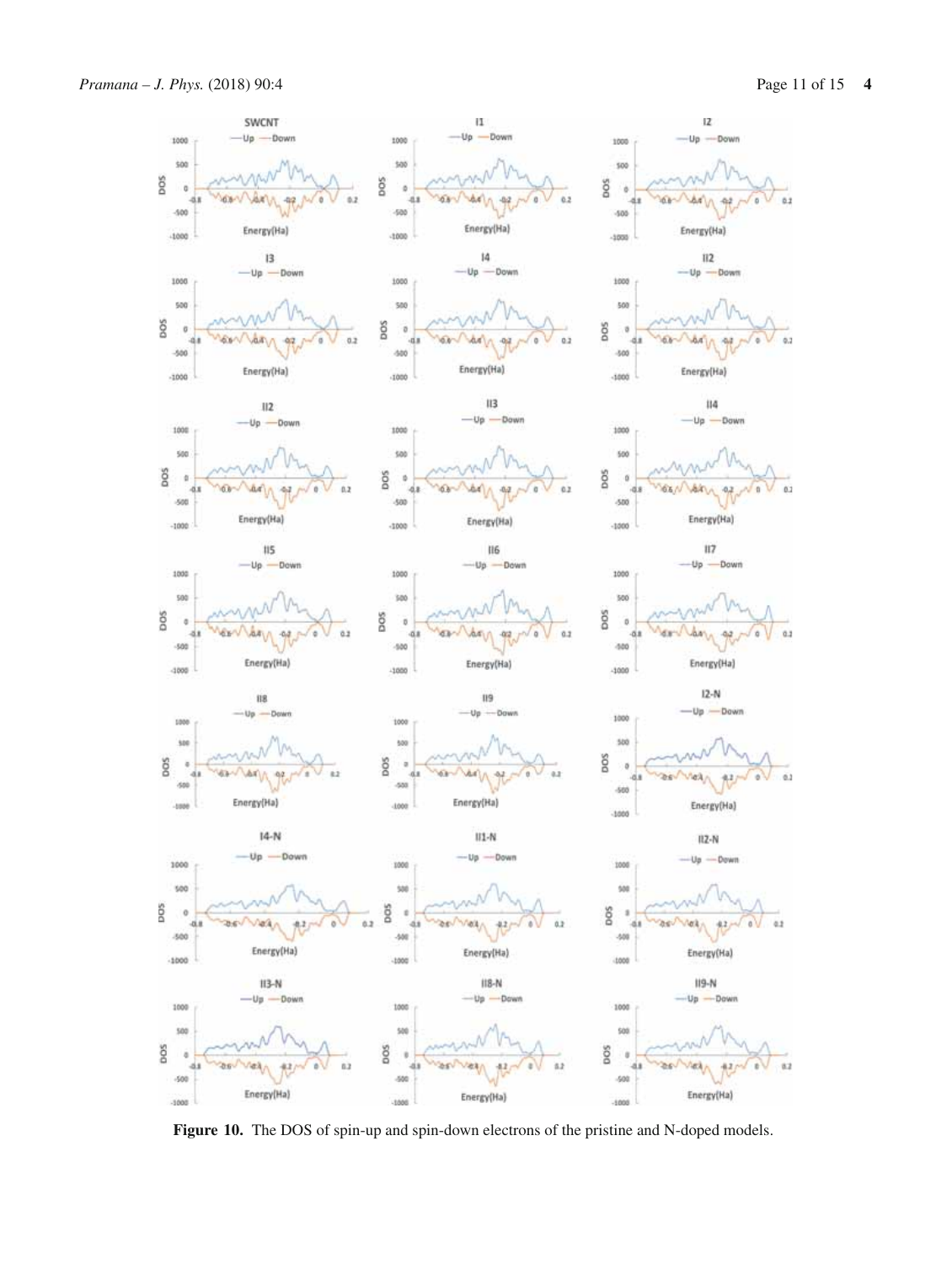

**Figure 11.** The oscillator strength values in terms of wavelength which were calculated by time-dependent density functional theory (TD-DFT).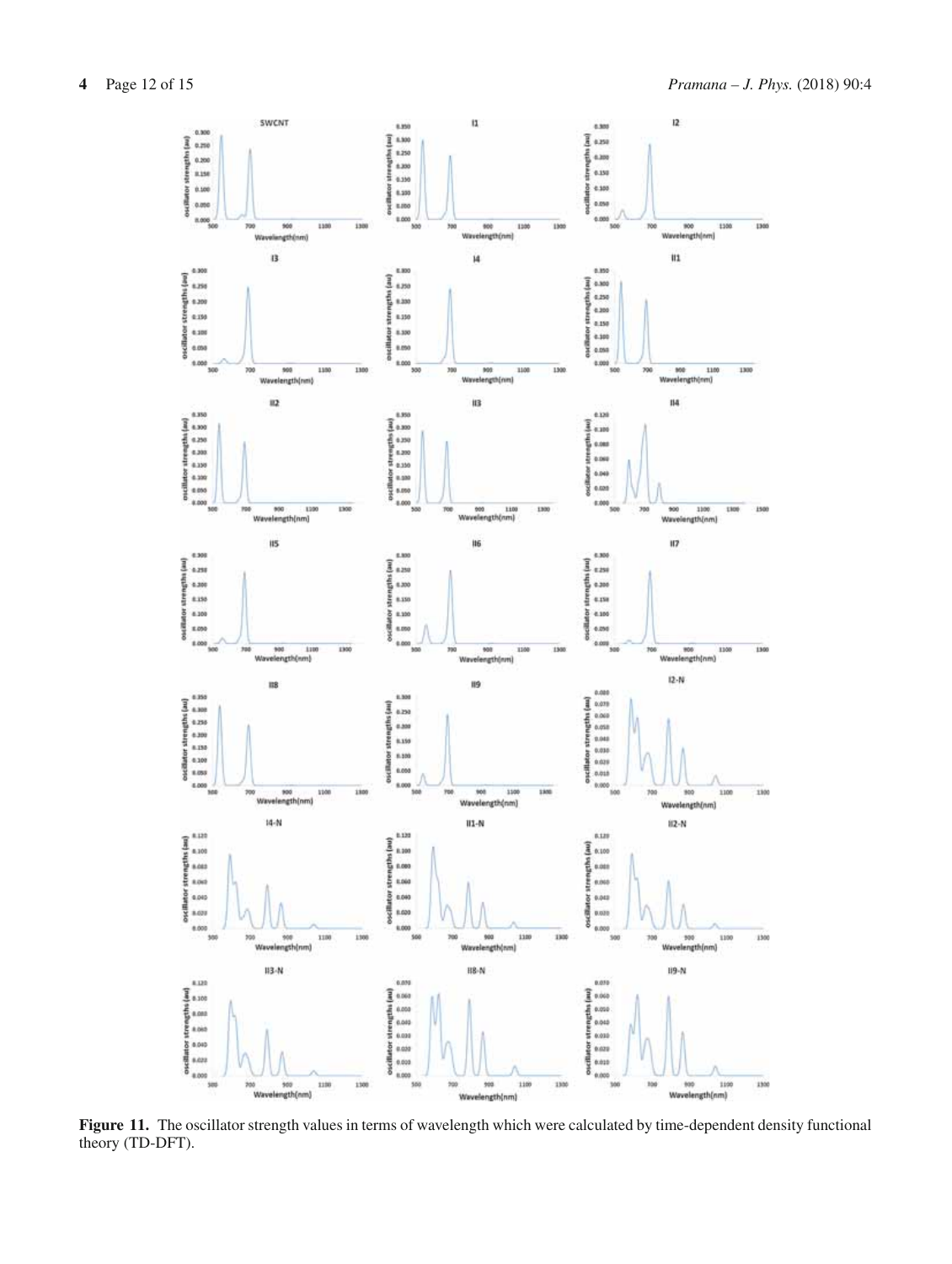**Table 9.** The oscillator strength and wavelength of electronic transitions of  $H \rightarrow L$  and wavelength of electronic transitions with maximum oscillator strength for pristine models.

| Models       | Transition            | $\lambda$ (nm) | Oscillator strength | Models           | Transition            | $\lambda$ (nm) | Oscillator strength |
|--------------|-----------------------|----------------|---------------------|------------------|-----------------------|----------------|---------------------|
| <b>SWCNT</b> | $H \rightarrow L$     | 1272           | 0.0000              | $\overline{II}3$ | $H \rightarrow L$     | 1317           | 0.0000              |
|              | $H \rightarrow L + 6$ | 544            | 0.1490              |                  | $H-1 \rightarrow L$   | 694            | 0.2444              |
| I1           | $H \rightarrow L$     | 1287           | 0.0000              | II4              | $H \rightarrow L$     | 1347           | 0.0001              |
|              | $H-1 \rightarrow L+1$ | 691            | 0.2419              |                  | $H-1 \rightarrow L+1$ | 708            | 0.0735              |
| I2           | $H \rightarrow L$     | 1283           | 0.0000              | II5              | $H \rightarrow L$     | 1298           | 0.0000              |
|              | $H-1 \rightarrow L+1$ | 690            | 0.2426              |                  | $H-1 \rightarrow L$   | 692            | 0.2416              |
| I3           | $H \rightarrow L$     | 1293           | 0.0000              | II6              | $H \rightarrow L$     | 1333           | 0.0000              |
|              | $H-1 \rightarrow L+1$ | 690            | 0.2454              |                  | $H-1 \rightarrow L$   | 693            | 0.2453              |
| I4           | $H \rightarrow L$     | 1282           | 0.0000              | $\rm II7$        | $H \rightarrow L$     | 1315           | 0.0000              |
|              | $H-1 \rightarrow L+1$ | 690            | 0.2413              |                  | $H \rightarrow L + 3$ | 692            | 0.2422              |
| II1          | $H \rightarrow L$     | 1313           | 0.0000              | <b>II8</b>       | $H \rightarrow L$     | 1309           | 0.0000              |
|              | $H-1 \rightarrow L$   | 693            | 0.2409              |                  | $H-1 \rightarrow L$   | 693            | 0.2286              |
| II2          | $H \rightarrow L$     | 1312           | 0.0000              | <b>II9</b>       | $H \rightarrow L$     | 1309           | 0.0000              |
|              | $H-1 \rightarrow L$   | 693            | 0.2413              |                  | $H-1 \rightarrow L$   | 693            | 0.2390              |

**Table 10.** The oscillator strength and wavelength of electronic transitions of  $H \rightarrow L$  and wavelength of electronic transitions with maximum oscillator strength for N-doped models.

| Models         | Transition            | $\lambda$ (nm) | Oscillator strength | Models  | Transition            | $\lambda$ (nm) | Oscillator strength |
|----------------|-----------------------|----------------|---------------------|---------|-----------------------|----------------|---------------------|
| <b>SWCNT-N</b> | $H \rightarrow L$     | 1758           | 0.0300              | $II2-N$ | $H \rightarrow L$     | 1895           | 0.0011              |
|                | $H-1 \rightarrow L+2$ | 632            | 0.0554              |         | $H \rightarrow L + 6$ | 590            | 0.0909              |
| $I2-N$         | $H \rightarrow L$     | 1905           | 0.0012              | $II3-N$ | $H \rightarrow L$     | 1905           | 0.0011              |
|                | $H \rightarrow L + 6$ | 586            | 0.0723              |         | $H-1 \rightarrow L+2$ | 594            | 0.0894              |
| $I4-N$         | $H \rightarrow L$     | 1865           | 0.0013              | $II8-N$ | $H \rightarrow L$     | 1909           | 0.0012              |
|                | $H-1 \rightarrow L+6$ | 591            | 0.0907              |         | $H \rightarrow L + 6$ | 586            | 0.0580              |
| $III-N$        | $H \rightarrow L$     | 1884           | 0.0011              | $II9-N$ | $H \rightarrow L$     | 1900           | 0.0012              |
|                | $H-1 \rightarrow L+2$ | 591            | 0.0937              |         | $H \rightarrow L + 5$ | 624            | 0.0519              |

compared with other models in figure 12. These analyses indicated that charge transfer from N-SWCNT and N-doped models to  $N_2$  molecule(s) is less than charge transfer from SWCNT and pristine models to  $N_2$  molecule(s).

#### **4. Conclusion**

The quantum chemical parameters provide information about the chemical reactivity of molecules. The SWCNT type-II6 model has the highest value of electronegativity among the thirteen models that were studied in our work. The adsorption process of the pristine models is exothermic because the adsorption and enthalpy energies of all these models are negative. Also, the Gibbs free energies of the pristine models are negative and the adsorption process is spontaneous. The results reveal that the adsorption energy of the type-II SWCNT models is more negative than that of type-I models. The adsorption of the  $N_2$  molecule on the external wall of a nanotube is found to be more effective than that on its internal wall. The energy gap and global hardness of the SWCNT model of the type-II is lower than that of the type-I model. The energy gap and global hardness of type-II6 model is less than other type-II models. All the models in SWCNT have similar energy gaps and the differences between their energy gaps are very small. Also, there are no changes in the DOS of the conduction and valence bands. We can conclude that the pristine  $C(5,5)$  carbon nanotubes cannot be a sensor for identifying  $N_2$  gas. The results of doping of SWCNT and the models of I2 and I4 in type-I and II1, II2, II3, II8 and II9 models in type-II with a nitrogen atom are: (a) energy gap decreases, (b) electric conductivity increases, (c) change of the DOS in the valence band becomes more than the conduction band, (d) the Fermi energies of N-doped models are the same as that of LUMO and Fermi energy of the doped SWNT is equal to its HOMO energy. Therefore, N-SWCNT may be chosen as an appropriate candidate for the adsorption and detection of the  $N_2$  gas molecule(s) when compared with SWCNT.

The SWCNT remains metallic after being doped with a nitrogen atom and the DOSs of the spin-up and spin-down electrons are equal for all values of electron energy which shows that the SWNT, N-SWNT and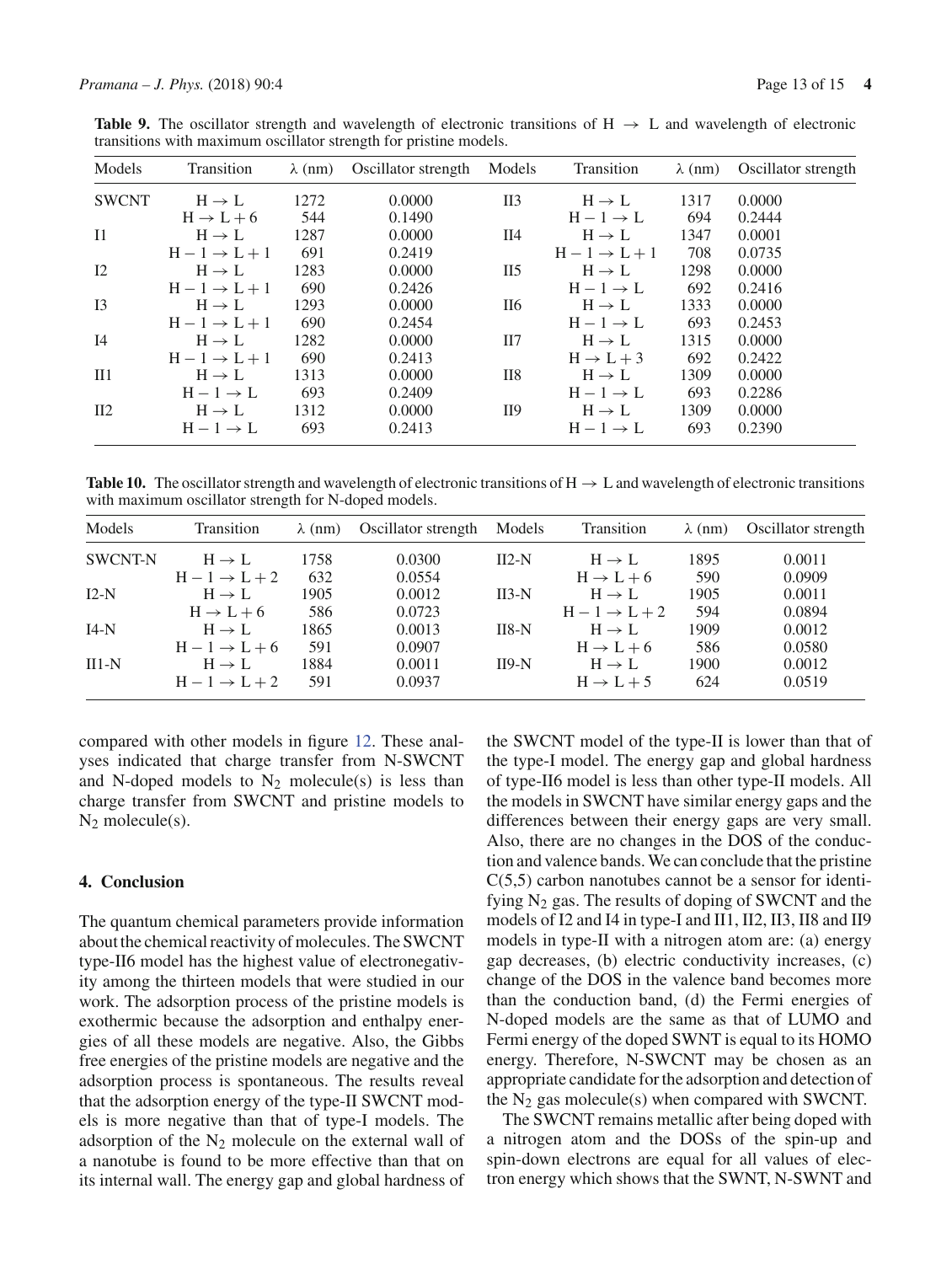

Figure 12. ESP isosurface of compounds studied (isovalue = 0.016, positive values by blue, negative values by yellow colour  $DMol<sub>3</sub>/PW91$ ). The numbers are ESP charges for  $N<sub>2</sub>$  molecule(s).